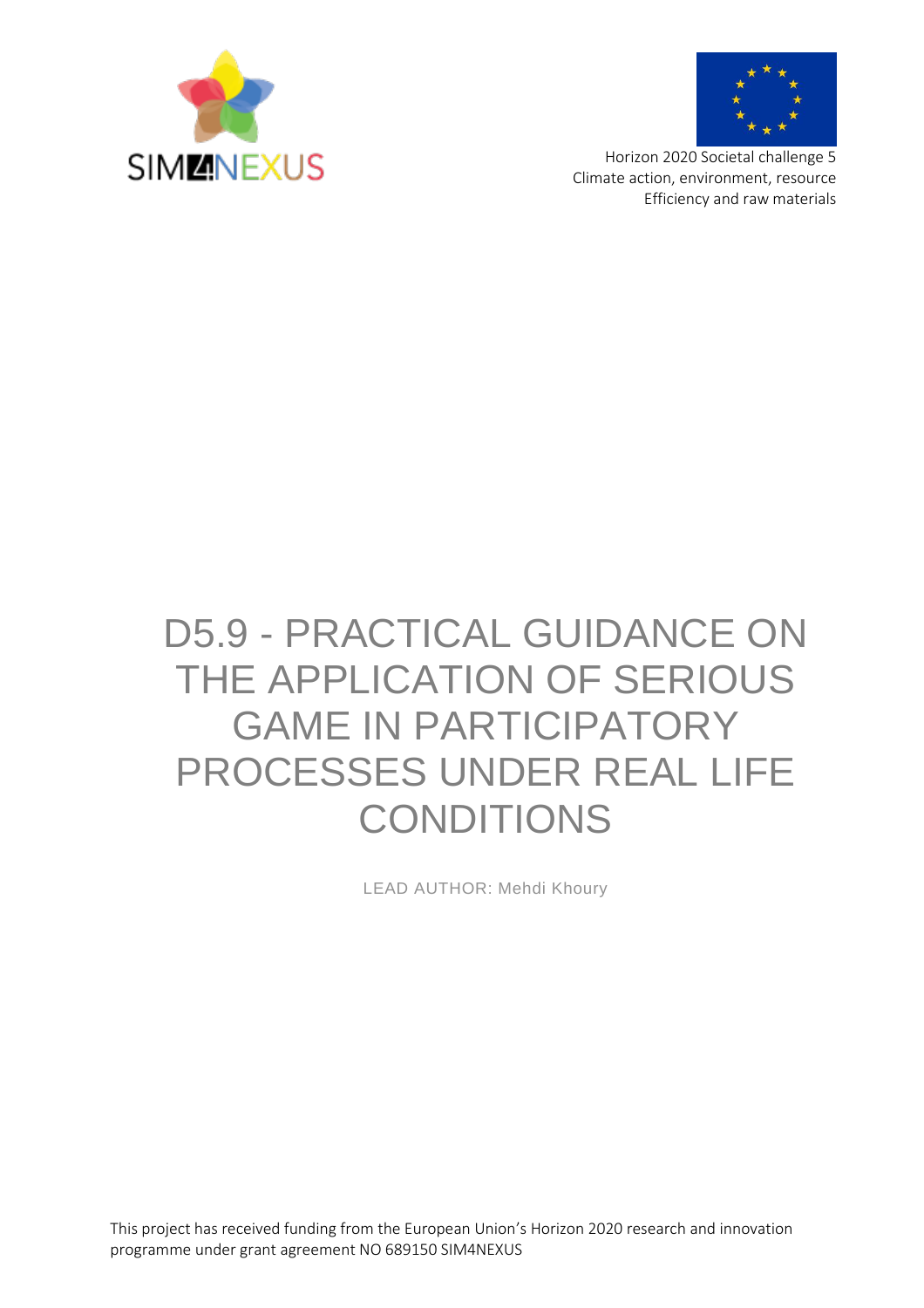| <b>PROJECT</b>                                                        | Sustainable Integrated Management FOR the NEXUS of water-land-<br>food-energy-climate for a resource-efficient Europe (SIM4NEXUS) |
|-----------------------------------------------------------------------|-----------------------------------------------------------------------------------------------------------------------------------|
| <b>PROJECT NUMBER</b>                                                 | 689150                                                                                                                            |
| <b>TYPE OF FUNDING</b>                                                | <b>RIA</b>                                                                                                                        |
| <b>DELIVERABLE</b>                                                    | 5.9 Practical guidance on the application of serious game in<br>participatory processes under real life conditions                |
| WP NAME/WP NUMBER                                                     | WP name / WP number                                                                                                               |
| <b>TASK</b>                                                           | Task number                                                                                                                       |
| <b>VERSION</b>                                                        | 0.1                                                                                                                               |
| <b>DISSEMINATION LEVEL</b>                                            | Public                                                                                                                            |
| <b>DATE</b>                                                           | 19/11/2020 (Date of this version) - 27/07/2020 (Due date)                                                                         |
| <b>LEAD BENEFICIARY</b>                                               | <b>UNEXE</b>                                                                                                                      |
| <b>RESPONSIBLE AUTHOR</b>                                             | Mehdi Khoury                                                                                                                      |
| <b>ESTIMATED WORK</b><br><b>EFFORT</b>                                |                                                                                                                                   |
| <b>AUTHOR(S)</b>                                                      | Mehdi Khoury (University of Exeter)                                                                                               |
| <b>ESTIMATED WORK</b><br><b>EFFORT FOR EACH</b><br><b>CONTRIBUTOR</b> |                                                                                                                                   |

#### DOCUMENT HISTORY

| VERSION I | INITIALS/NAME       | <b>DATE</b> | <b>COMMENTS-DESCRIPTION OF ACTIONS</b> |
|-----------|---------------------|-------------|----------------------------------------|
|           | <b>MEHDI KHOURY</b> | 20/07/2020  | I DOCUMENT WRITTEN                     |
|           |                     |             |                                        |
|           |                     |             |                                        |

| ADDRESSING REVISION COMMENTS                                                 |                                                |  |
|------------------------------------------------------------------------------|------------------------------------------------|--|
| <b>COMMENT</b>                                                               | <b>RESPONSE</b>                                |  |
| THE EXECUTIVE SUMMARY IS QUITE GENERAL,                                      | <b>CHANGED THE EXECUTIVE SUMMARY TO</b>        |  |
| IDENTICAL TO THE ONE OF D5.8 AND DOES NOT                                    | REFLECT THE FACT THAT IT IS MORE ORIENTED      |  |
| SUFFICIENTLY DESCRIBE THE CONTENT OF THE                                     | AT PROVIDING A GENERAL DESCRIPTION OF THE      |  |
| DELIVERABLE. FOR EXAMPLE, THE SUMMARY                                        | <b>PARTICIPATORY PROCESSES PROMOTED BY THE</b> |  |
| COULD MENTION THE DIVERSE TYPES OF USE OF<br><b>GAME. SEE NEW PARAGRAPH.</b> |                                                |  |
|                                                                              |                                                |  |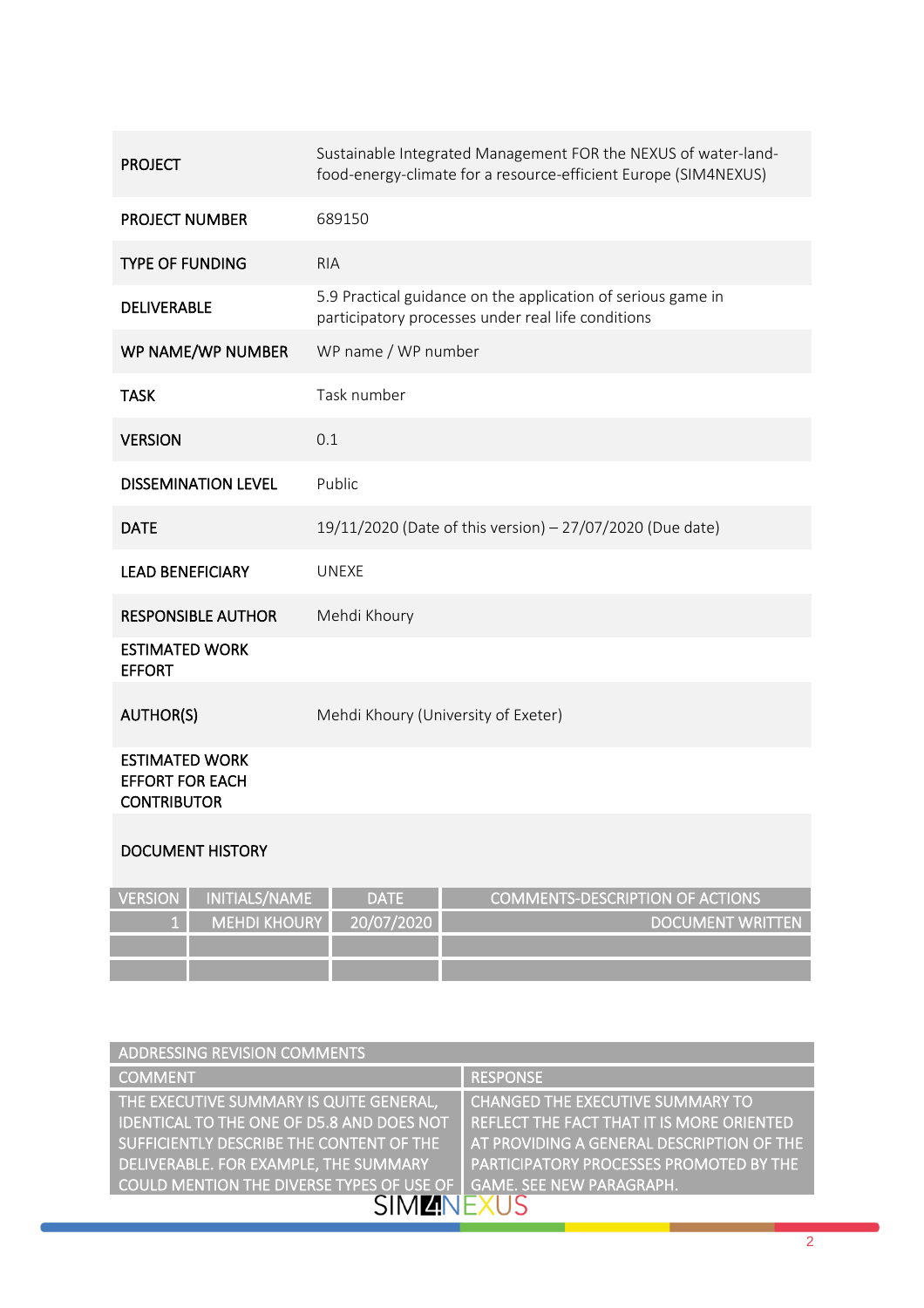| THE SERIOUS GAME AND SAY THAT THE<br>DELIVERABLE PROVIDES INSTRUCTIONS FOR<br><b>EACH OF THEM.</b>                                                                                                                                                                                                                                     |                                                                                                                                                                                                                                                                                                                                          |
|----------------------------------------------------------------------------------------------------------------------------------------------------------------------------------------------------------------------------------------------------------------------------------------------------------------------------------------|------------------------------------------------------------------------------------------------------------------------------------------------------------------------------------------------------------------------------------------------------------------------------------------------------------------------------------------|
| THE COMPLEMENTARITY OF THIS DELIVERABLE<br>AND D5.8 MUST BE CLEARLY MENTIONED IN<br>THE SUMMARY, THE SUMMARY SHOULD ALSO<br>REFER TO THE D5.8. SOME ELEMENTS OF D5.8<br>ARE USEFUL FOR NEW USERS.                                                                                                                                      | ADDED TO EXECUTIVE SUMMARY THE<br><b>FOLLOWING: "THIS DELIVERABLE IS</b><br><b>COMPLEMENTARY TO DELIVERABLE D5.8</b><br>"REPORT ON THE APPLICATION OF THE SERIOUS<br><b>GAME FOR SECONDARY AND UNIVERSITY</b><br><b>EDUCATION AND FOR SUPPORTING DECISION</b><br>MAKING, FOR CIVIL SOCIETY/RAISING<br><b>AWARENESS AMONG CITIZENS ".</b> |
| THE PURPOSE OF THE DELIVERABLE IS NOT<br>FULLY CLEAR. IF IS IT TO GUIDE NEW USERS OF<br>THE GAME, SECTION 2.1. (INDIVIDUAL BASED<br>PARTICIPATORY PROCESS) NEEDS TO BE MORE<br>PRECISE; OTHER SECTIONS ARE CLEAR. IF THE<br>PURPOSE OF THE DELIVERABLE IS A GENERAL<br>DESCRIPTION OF THE APPLICATIONS, SECTION<br>2.1. IS ACCEPTABLE. | THE PURPOSE OF THE DELIVERABLE IS TO<br>PROVIDE A GENERAL DESCRIPTION OF THE<br>APPLICATION. WE THEREFORE DO NOT ADD ANY<br>FURTHER MODIFICATIONS TO THAT PART.                                                                                                                                                                          |
| EDITORIAL CHANGES: PLEASE REMOVE "XXXXX<br>PERSON-MONTHS" NEXT TO ESTIMATED WORK<br><b>EFFORT FOR EACH CONTRIBUTOR</b>                                                                                                                                                                                                                 | <b>REMOVED AS REQUESTED</b>                                                                                                                                                                                                                                                                                                              |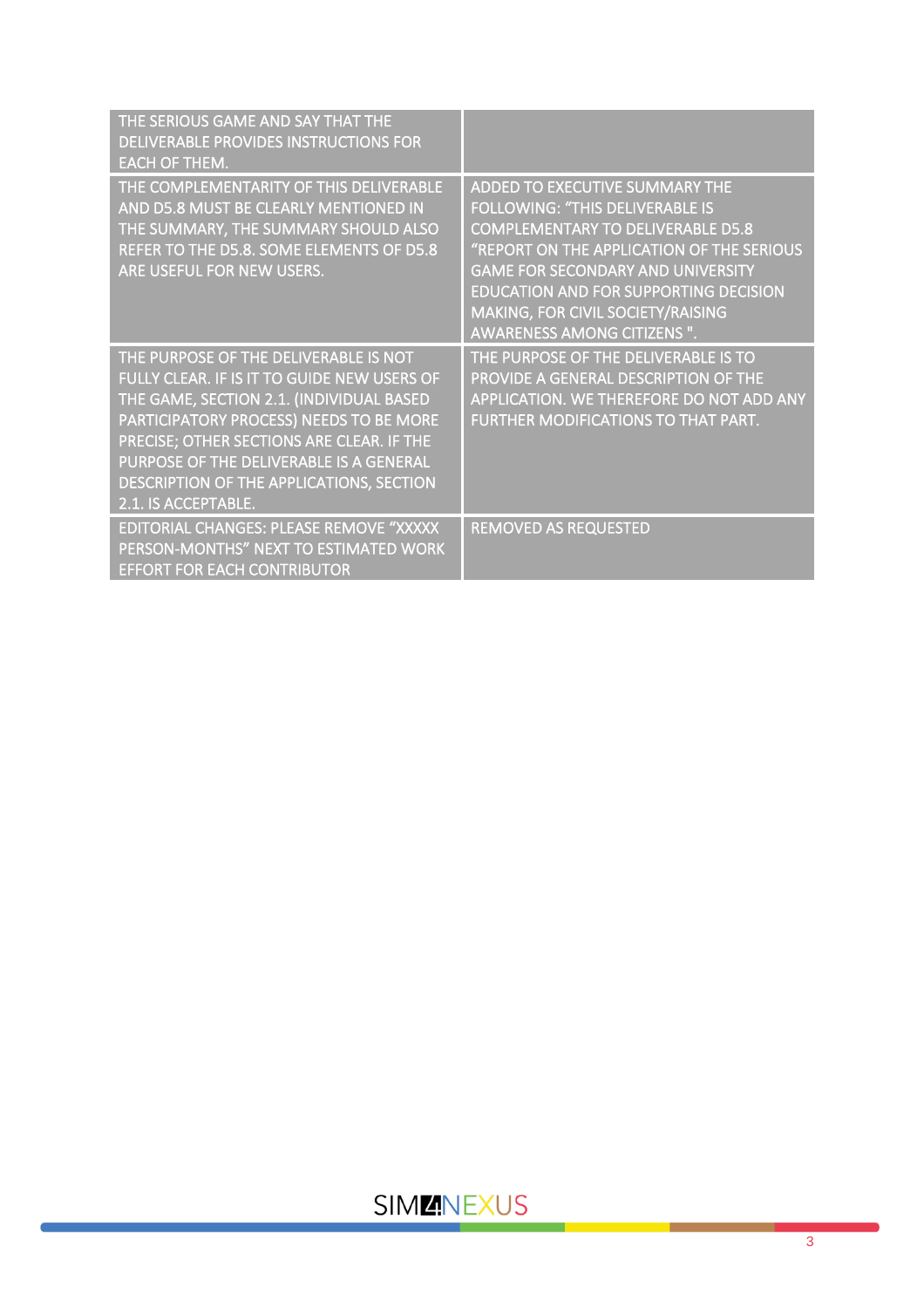## **Table of Contents**

| 1              |     | $\label{eq:inter} \begin{minipage}{0.9\linewidth} \begin{minipage}{0.9\linewidth} \begin{minipage}{0.9\linewidth} \begin{minipage}{0.9\linewidth} \begin{minipage}{0.9\linewidth} \end{minipage} \begin{minipage}{0.9\linewidth} \end{minipage} \begin{minipage}{0.9\linewidth} \begin{minipage}{0.9\linewidth} \end{minipage} \begin{minipage}{0.9\linewidth} \end{minipage} \begin{minipage}{0.9\linewidth} \begin{minipage}{0.9\linewidth} \end{minipage} \begin{minipage}{0.9\linewidth} \end{minipage} \begin{minipage}{0.9\linewidth} \end$ |  |
|----------------|-----|---------------------------------------------------------------------------------------------------------------------------------------------------------------------------------------------------------------------------------------------------------------------------------------------------------------------------------------------------------------------------------------------------------------------------------------------------------------------------------------------------------------------------------------------------|--|
| 2              |     |                                                                                                                                                                                                                                                                                                                                                                                                                                                                                                                                                   |  |
|                | 2.1 |                                                                                                                                                                                                                                                                                                                                                                                                                                                                                                                                                   |  |
|                | 2.2 |                                                                                                                                                                                                                                                                                                                                                                                                                                                                                                                                                   |  |
|                | 2.3 |                                                                                                                                                                                                                                                                                                                                                                                                                                                                                                                                                   |  |
| 3              |     |                                                                                                                                                                                                                                                                                                                                                                                                                                                                                                                                                   |  |
| $\overline{4}$ |     |                                                                                                                                                                                                                                                                                                                                                                                                                                                                                                                                                   |  |
| 5 <sup>1</sup> |     |                                                                                                                                                                                                                                                                                                                                                                                                                                                                                                                                                   |  |
| 6              |     |                                                                                                                                                                                                                                                                                                                                                                                                                                                                                                                                                   |  |
|                |     |                                                                                                                                                                                                                                                                                                                                                                                                                                                                                                                                                   |  |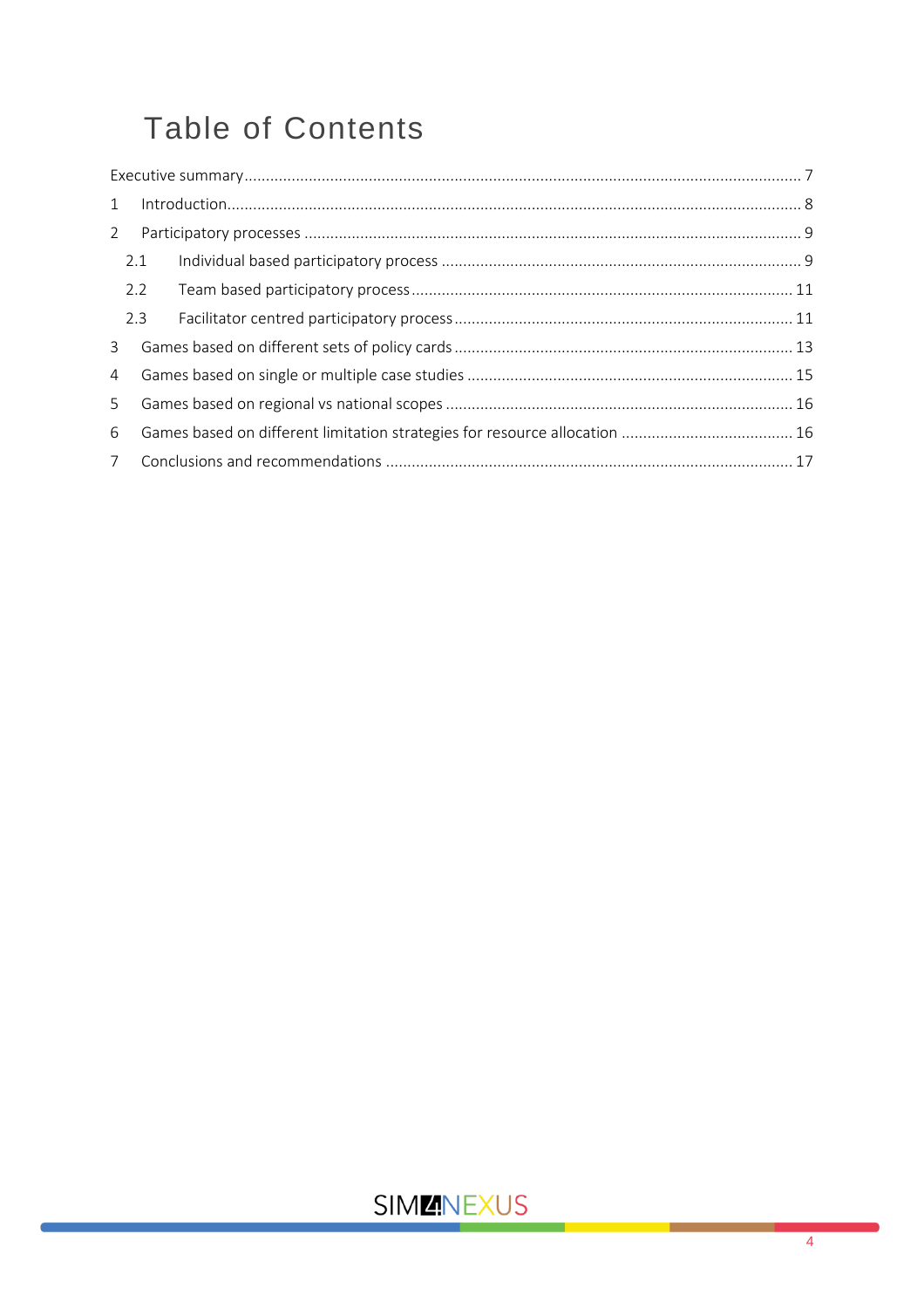| Figure 1. Ordered set of questions to explore appearing in the game interface to help the player to      |  |
|----------------------------------------------------------------------------------------------------------|--|
|                                                                                                          |  |
|                                                                                                          |  |
| Figure 3. Ranking score table – detailed view for one solution with list of policy cards applied in each |  |
|                                                                                                          |  |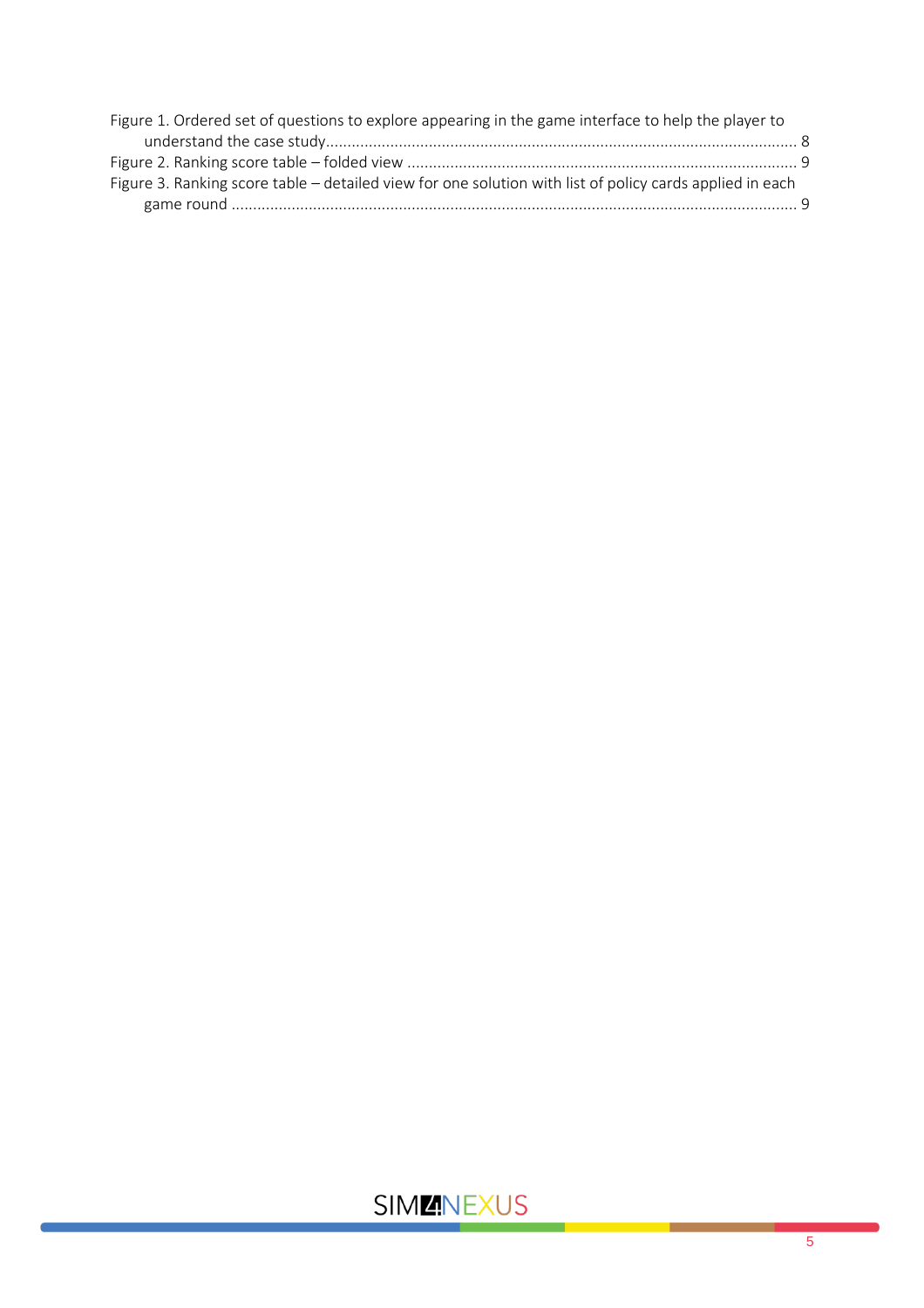| Table 1. Extract of game guidance given to facilitators – Zoom meeting – 3rd of June 2020 - Greece   |  |
|------------------------------------------------------------------------------------------------------|--|
|                                                                                                      |  |
| Table 2. Extract of game rules given to participants - Zoom meeting - 13th of May 2020 - Greece Case |  |
|                                                                                                      |  |
| Table 3. Extract of game guidance given to facilitators - Zoom meeting - 23rd of April 2020 -        |  |
|                                                                                                      |  |
| Table 4. Sets of policy cards for each sector of the Nexus in the Azerbaijan case study13            |  |
| Table 5. Extract of game guidance given to facilitators – Zoom meeting – 13th of May 2020 - Greece   |  |
|                                                                                                      |  |
|                                                                                                      |  |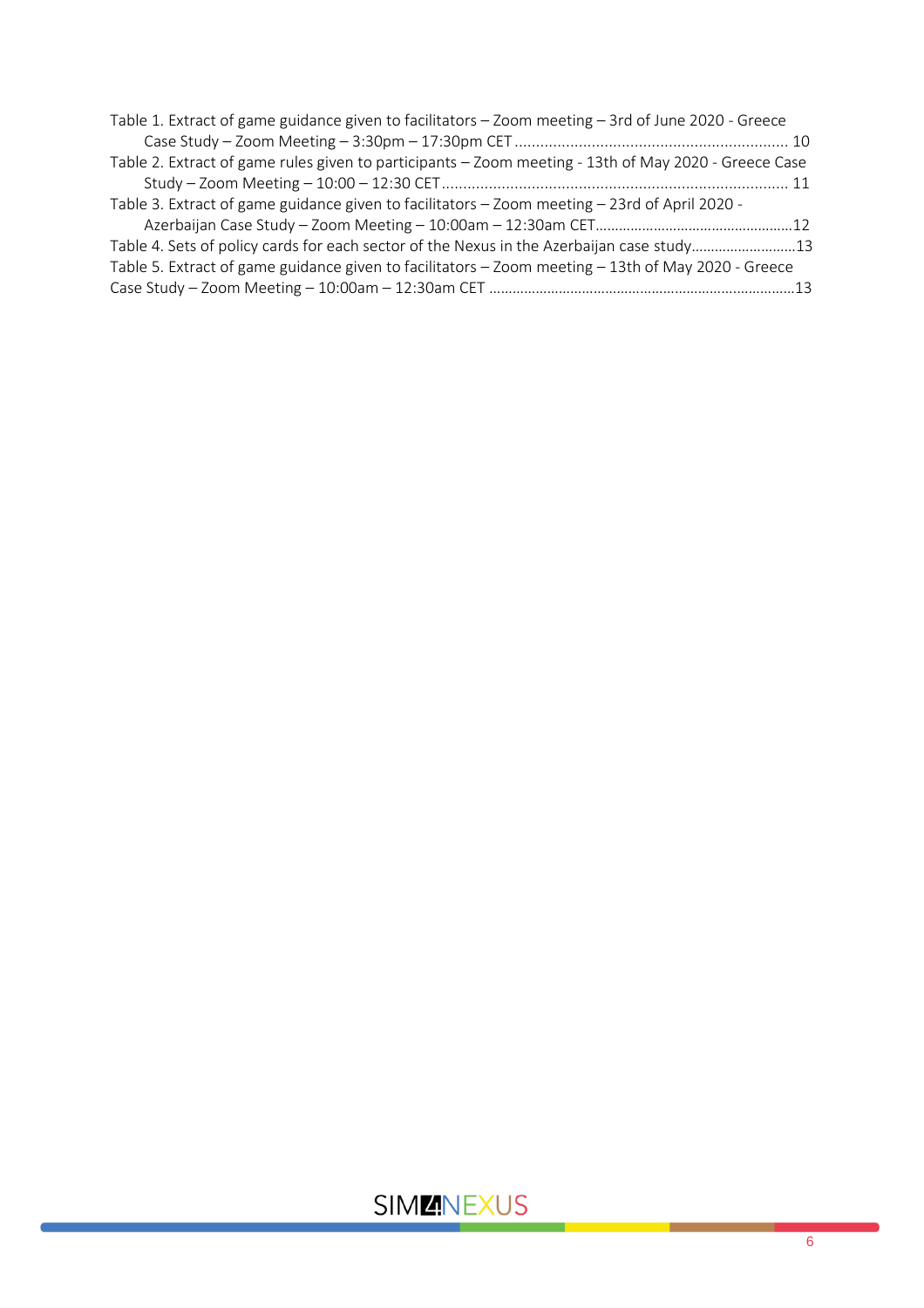## <span id="page-6-0"></span>Executive summary

This deliverable aims at providing a general description of the participatory processes the SIM4NEXUS Serious Game has used to connect to an audience.

First, the application of individual, team based, or facilitator centred participatory processes has allowed the game to make the complex subject of the Nexus interactions between Water, Energy, Land, Food, and Climate more accessible to a general audience.

A secondary aim was also reached regarding the capacity of the system to allow transparent and detailed analysis of the System Dynamic Model behind the Nexus for each case study to be useable as exploration tool allowing scientists and engineers to participate by exploring the model in a detailed fashion.

Finally, the ability to experiment with different combinations of policy cards and compare their effects in different contexts give the Serious Game the ability to be a ground-breaking tool for training policy makers and make them find a cross-sectorial solutions to the Nexus problems.

This deliverable is complementary to deliverable D5.8 "Report on the application of the serious game for secondary and University education and for supporting decision making, for civil society/raising awareness among citizens".

#### Changes with respect to the DoA

A two weeks delay was allowed due to the fact several games were developed, and we needed to wait for the system dynamic modelling teams to finish some of the late case studies in order to finish the latest games and then write the report.

#### Dissemination and uptake

This deliverable is aimed at the Commission.

#### Short Summary of results (<250 words)

The SIM4NEXUS Serious Game is a new type of learning tool that can allows a non-specialised audience, as well as scientists, engineers and policy makers to explore how different policies can impact the Nexus over multiple sectors such as Water, Energy, Land, Food, and Climate. Multiple playing events took place with different types of stakeholders and results were extremely positive regarding not only the capacity of that type of tool to reach different audiences but also its capability to accommodate different learning goals. It is likely that this kind of tool will be reused in the context of conferences to organise competitive events, as well as an online training system suitable for a wide audience. The most striking thing about this type of Serious Game is that it has a lot of potential in the sense that it facilitates the gathering stakeholders from multiple backgrounds and encourage them to think in a cross-sectorial manner to solve the nexus problems.

#### Evidence of accomplishment

See playable game on Sim4nexus web site at https://www.sim4nexus.eu/page.php?wert=SeriousGame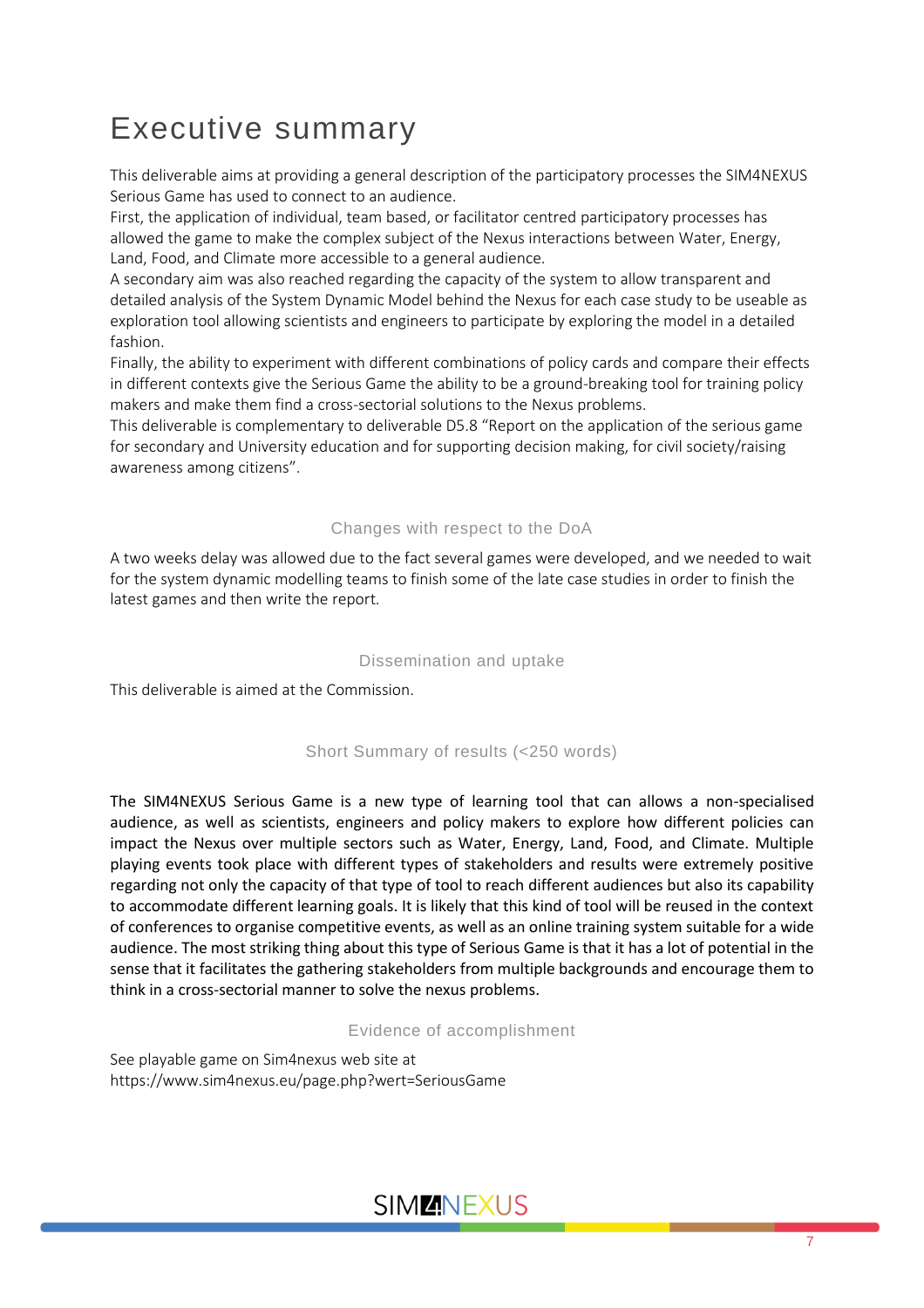## <span id="page-7-0"></span>1 Introduction

The Sim4nexus Serious Game is rich in information. Participants can freely discover characteristics of the region(s) defined by the case study, analyse the behaviour of the model down to every single variable, and explore the effects of applying various combinations of policy cards to the nexus. The possibilities are quite numerous from a design point of view, and that allows the game process to be adapted to the audience and the learning goal.

Because the game can be played from a web browser, one can organise individual playing sessions, or team based competitive events with it, or even a virtual interactive demonstration going through an online facilitator.

The flexibility of the game also allows different types of events by restricting access to policy cards. It becomes possible to emulate a stakeholder from one Nexus sector only having only access to water policy cards, or energy policy cards. It is also possible to give a player the ability to use policy cards from both the water and the energy sector for example to show simple cross sector dynamics. Finally, one can allow players to combine policy cards from all five Nexus sectors simultaneously to try out more complex cross sector combinations.

The ability to play the game on a case study with a simple model like Azerbaijan, and then later to play with a more complex one like Latvia or Greece introduce the ability to compare how some strategies will work great for one country and not so well for another.

One can also design the game around the ability to compare actions at the regional and national level. The participants can then find optimal ways of saving resources by only targeting some specific regions with a given policy instead of applying the same policy everywhere.

Finally, the game can focus on pure exploration with unlimited resources (just trying the combinations of policy cards that lead to the highest Nexus health score) or on a limited budget type of approach so that players have to choose only a limited number of policy cards every round and therefore have to maximise effect with scarce resources.

This report is structured in 6 subsequent Chapters as follows:

Chapter 2 describes the type of participatory event can be either individual, team based, or facilitator centred.

Chapter 3 describes participatory events based on different sets of policy cards.

Chapter 4 describes participatory events based on single or multiple case studies.

Chapter 5 describes participatory events based on regional and national scopes.

Chapter 6 describes participatory events based on different strategies for resource allocation.

Chapter 7 contains the conclusions and recommendations.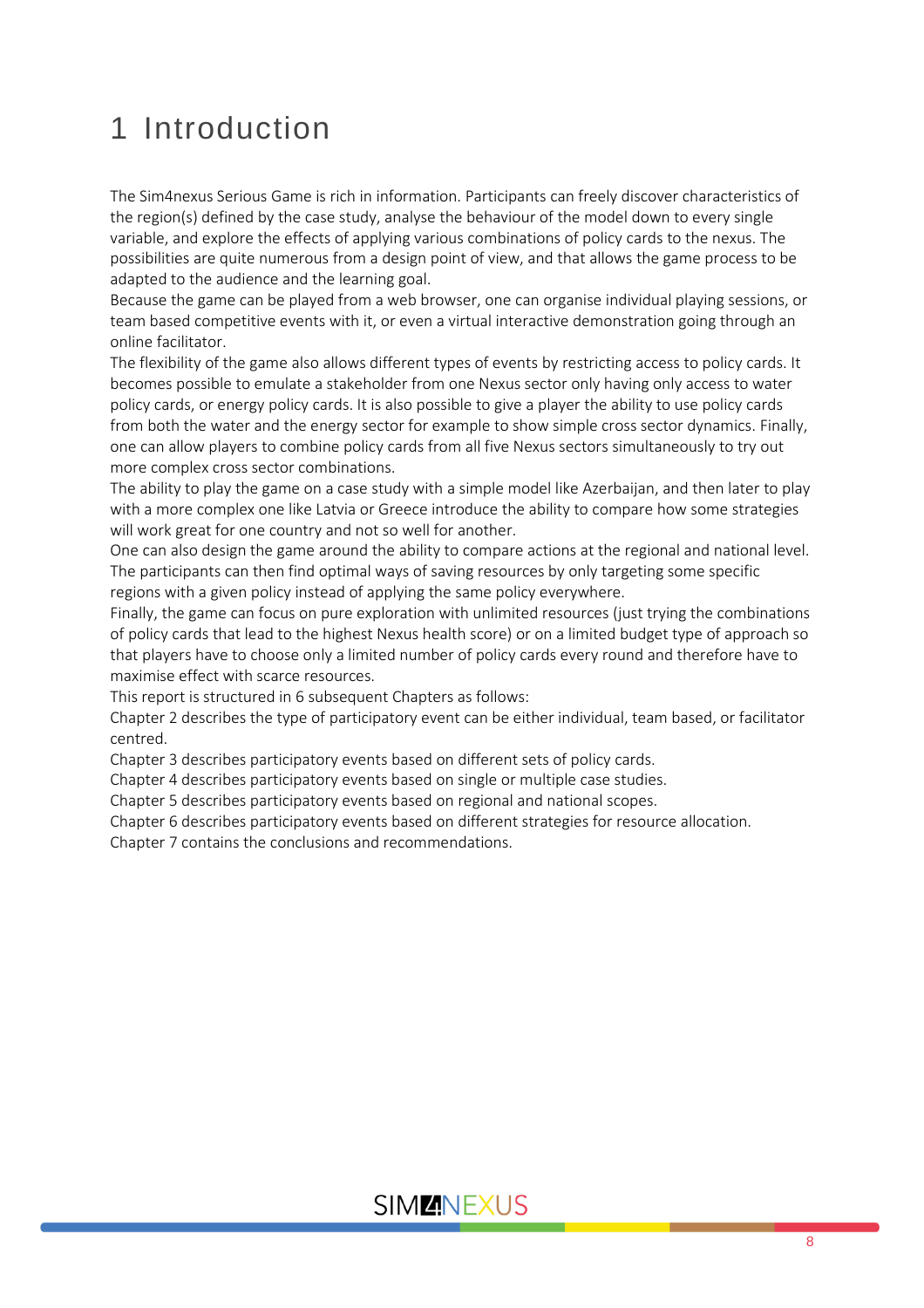## <span id="page-8-0"></span>2 Participatory processes

The participatory event can be either individual, team based, or facilitator centred.

In the individual participatory process, the participants can directly interact with the game by themselves on their individual interface.

In the team based participatory process, playing teams have to compete against each other via each team representative.

In the facilitator centred process, all players have to vote for changing the game input and go through one facilitator so that he applies the agreed policy decisions in one common game interface visible for all in a virtual conference room.

Depending on the time constraints, the serious game can consist in one game session that concentrates on one case study, or otherwise be divided into multiple game sessions that introduce different case studies in order of increasing complexity.

### 2.1Individual based participatory process

<span id="page-8-1"></span>Each participant can play the game from their own web browser. This allow a great deal of flexibility as in this mode, the game can be played unsupervised - no facilitator is required and the players can try the game remotely from anywhere.

Because each case study has its own set of ordered questions that players can try to answer, no external help is needed.

|                                                                                                                                                                                                                                        | Controls                                                                |
|----------------------------------------------------------------------------------------------------------------------------------------------------------------------------------------------------------------------------------------|-------------------------------------------------------------------------|
| sim4nexus                                                                                                                                                                                                                              |                                                                         |
| Beta version - ongoing development (design, model, and data will change)                                                                                                                                                               |                                                                         |
| Questionnaire to guide the players while playing the serious game of Greece                                                                                                                                                            | 2025<br>2020                                                            |
| Try to answer some of these questions in the given order to understand more about then Nexus problem in Greece.                                                                                                                        |                                                                         |
| 1. Investigate the geography and peculiarities of the Greek case study<br>o Identify the two regions<br>. That emits the most Green House Gas in Greece.<br>. With the largest energy demand.<br>. With the highest water stress.      | <i><b>WATER SAVINGS A</b></i><br>HOMES/HOTELS<br><b>REUSE IN INDUST</b> |
| . With the highest and the lowest food production.                                                                                                                                                                                     |                                                                         |
| o For the 2 regions with the highest emission                                                                                                                                                                                          |                                                                         |
| . What is in each case the main source of Green House Gas?                                                                                                                                                                             |                                                                         |
| - What kind of regional or national emission policy cards would be suitable to address the emission problem in each case?                                                                                                              |                                                                         |
| o For the 2 regions with the highest energy demand                                                                                                                                                                                     |                                                                         |
| . What is in each case the largest energy source?                                                                                                                                                                                      |                                                                         |
| . What kind of energy policy cards would be suitable to address the emission linked to these regions?                                                                                                                                  |                                                                         |
| 2. Investigate the behaviour of the model without policies                                                                                                                                                                             |                                                                         |
| Run the game to its conclusion without applying any policy.                                                                                                                                                                            |                                                                         |
| the company of the company of the company of the company of the company of the company of the company of the company of the company of the company of the company of the company of the company of the company of the company<br>Close |                                                                         |
|                                                                                                                                                                                                                                        |                                                                         |

Figure 1. Ordered set of questions to explore appearing in the game interface to help the player to understand the case study

There is a high ranking table of all solutions for all games played, that enable the player to see how their own solution is ranked as long as he is signed in in the system with his own user name, and this enables competitive playing.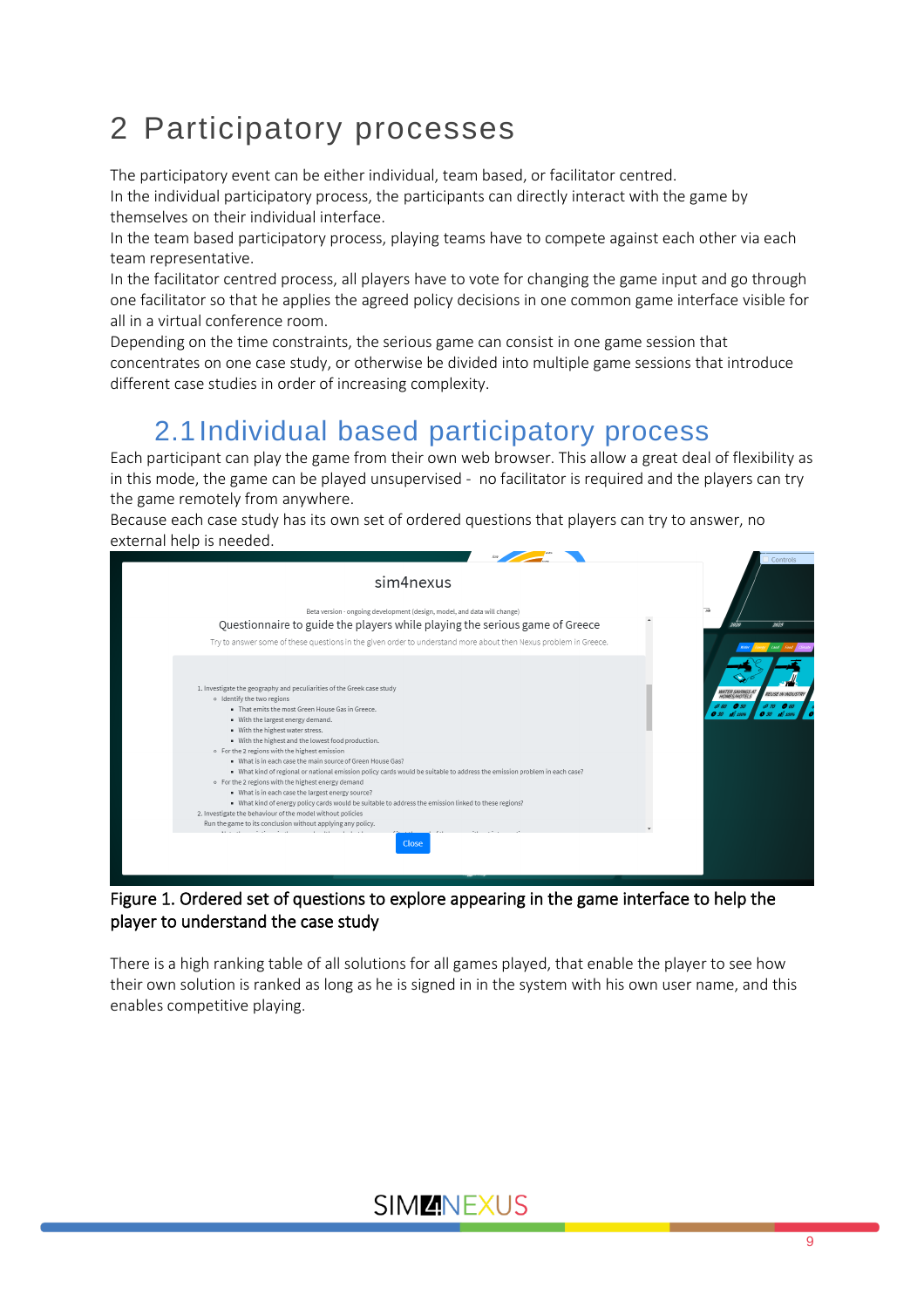| Leaderboard |                                    |               |                 |    |    |    |                 |
|-------------|------------------------------------|---------------|-----------------|----|----|----|-----------------|
|             | Greece<br>$\overline{\phantom{a}}$ |               | 10 <sup>°</sup> | 25 | 50 | 75 | 100             |
| #1          | <b>SamBonn</b>                     | 18604773 pts. |                 |    |    |    | <b>Policies</b> |
| #2          | <b>APommes</b>                     | 18541524 pts. |                 |    |    |    | <b>Policies</b> |
| #3          | <b>APommes</b>                     | 18524772 pts. |                 |    |    |    | <b>Policies</b> |
| #4          | <b>APommes</b>                     | 18519636 pts. |                 |    |    |    | <b>Policies</b> |
| #5          | <b>APommes</b>                     | 18518321 pts. |                 |    |    |    | <b>Policies</b> |
| #6          | <b>ADommon</b><br>.                | 10514565 nte  |                 |    |    |    | <b>Dolinies</b> |

Figure 2. Ranking score table – folded view

| #1 | <b>SamBonn</b>        | 18604773 pts.                                     | <b>Policies</b> |
|----|-----------------------|---------------------------------------------------|-----------------|
|    | <b>Turn</b>           | <b>Policies cards applied</b>                     |                 |
|    | 1 (from 2020 to 2025) | x 1 time $+2$<br>x 1 time<br>x 1 time<br>x 1 time |                 |
|    | 2 (from 2025 to 2030) | no policy                                         |                 |
|    | 3 (from 2030 to 2035) | x 14 times<br>x 14 times                          |                 |
|    | 4 (from 2035 to 2040) | no policy                                         |                 |
|    | 5 (from 2040 to 2045) | no policy                                         |                 |
|    | 6 (from 2045 to 2050) | no policy                                         |                 |
| #2 | <b>APommes</b>        | 18541524 pts.                                     | <b>Policies</b> |

Figure 3. Ranking score table – detailed view for one solution with list of policy cards applied in each game round.

This individual based participatory process allows a wide range of events to be organised in multiple settings.

For example, a remote unsupervised themed game that can be played by hundreds of participants over several weeks.

Or an e-sport competition taking place during a conference where participants compete in a tournament.

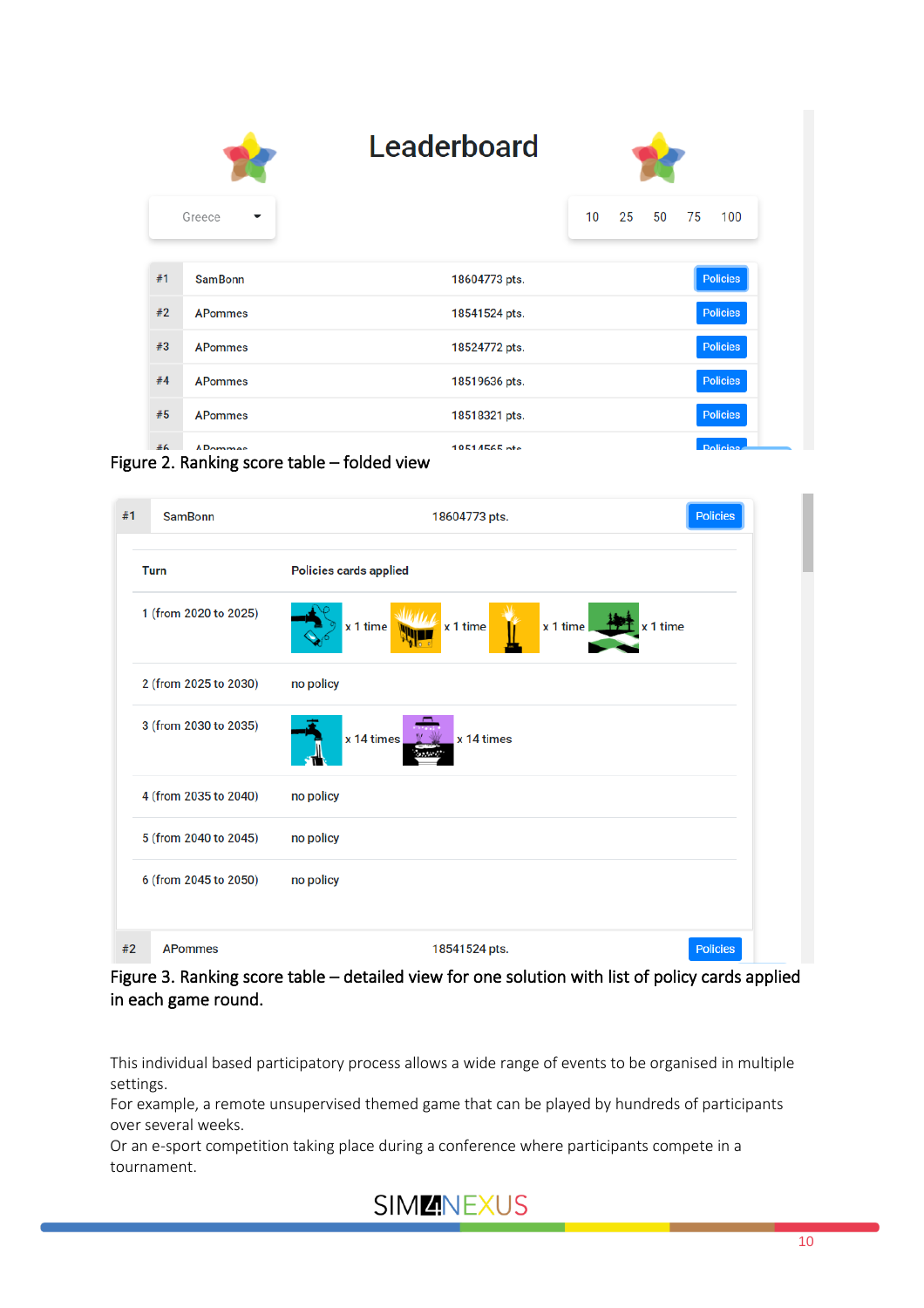## <span id="page-10-0"></span>2.2Team based participatory process

In a real or virtual classroom type of setting, multiple teams can compete against each other when trying to answer specific questions about a case study that lead to solving some sort of multioptimisation problem e.g. minimise costs while maximising Nexus health. This requires some sort of supervision where a facilitator group participants into teams, names a team representative that will enter the group decisions from his laptop, and interact with all teams so as to guide the session. See the following extract of the guidance for participants for the SIM4Nexus Training event that took place on the  $13<sup>th</sup>$  of May 2020 - Greece Case Study – Zoom Meeting –  $10:00 - 12:30$  CET.

|                                  | Greece case Study – Zooni ivieeting – S.Sophii – 17.Sophii CET                                                                                         |
|----------------------------------|--------------------------------------------------------------------------------------------------------------------------------------------------------|
| Part 4 – Game!                   | Breakout rooms - 6 teams                                                                                                                               |
| 45 mins                          | Isabella to activate the breakout rooms.                                                                                                               |
|                                  | Each team plays to achieve the goal of overall best nexus<br>health, competing against other teams - Let's compete and<br>see who wins!                |
|                                  | With 5 mins left, activate a reminder that will pop up in Zoom to say<br>there is 5 mins left.                                                         |
|                                  | Isabella closes the breakout rooms after 45 mins and we all<br>come back to the main room.                                                             |
| Part $5 -$ Debriefing<br>25 mins | Come back from breakout rooms to main room                                                                                                             |
|                                  | The winning team Facilitator shares screens, look at who won<br>and describe strategy, and 1-2 other teams give a quick<br>overview of their strategy. |
|                                  | Discussion: How is this useful in real life?                                                                                                           |
|                                  | Closing - Thank you!                                                                                                                                   |
|                                  | Feedback survey sent in Chat and post-session email                                                                                                    |

#### Table 1. Extract of game guidance given to facilitators – Zoom meeting – 3<sup>rd</sup> of June 2020 -Greece Case Study – Zoom Meeting – 3:30pm – 17:30pm CET

#### 2.3Facilitator centred participatory process

<span id="page-10-1"></span>In this type of game session, all participant stand in a common real or virtual space and can see the facilitator game screen and communicate with him. See the following extract of the guidance for participants for the SIM4Nexus Training event that took place on the  $13<sup>th</sup>$  of May 2020 - Greece Case Study – Zoom Meeting – 10:00 – 12:30 CET.

#### Table 2. Extract of game rules given to participants – Zoom meeting - 13th of May 2020 - Greece Case Study – Zoom Meeting – 10:00 – 12:30 CET

#### Game Rules

In order to successfully play the game and take part in the training, you will need: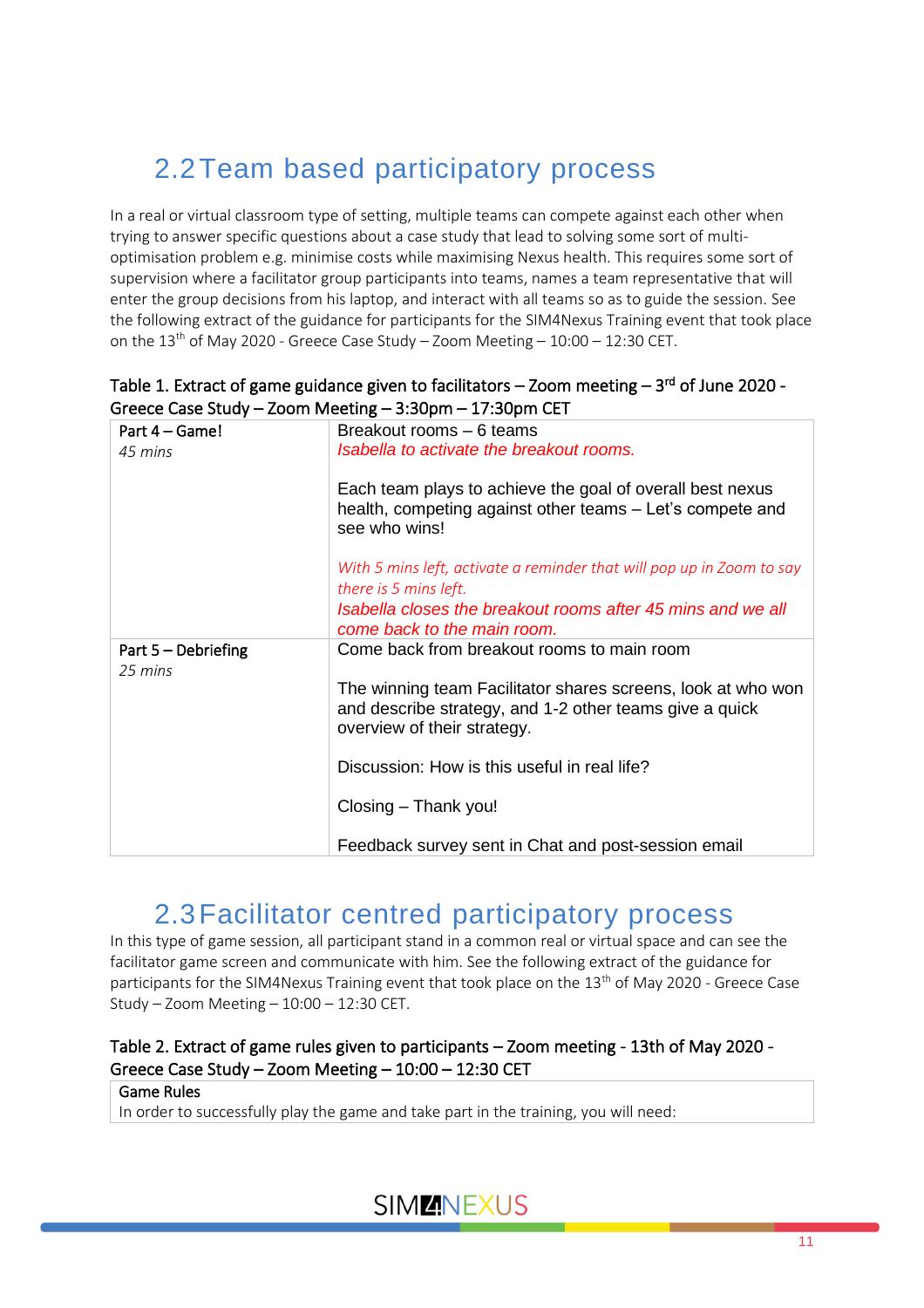- 1. Create an account and login to play the game. Use this link <https://seriousgame.sim4nexus.eu/sim4nexus-LoginPage.html> click sign up and create Username: FirstName LastName and login
- 2. A stable internet connection, sound, video and microphone.
- 3. Google Chrome, to which the Sim4Nexus game is adjusted and possibly a mouse.
- 4. Background information on the case study[, read here](https://www.sim4nexus.eu/page.php?wert=Casestudies&id=Greece) before the game.
- 5. For the playing round, you will be automatically assigned into 3 groups consisting of participants and 1 facilitator, which will occur via Zoom breakout rooms. You will have time for discussion and play.
- 6. For this session, we recommend the facilitator and 1 participant play the game, with all other participants watching on the shared screen of the facilitator. This means, the group discusses the cards to play and the facilitator and identified participant play the chosen cards on their own computers, while the others watch.
- 7. At the end of the game the facilitator will click FINISH, whereas the identified participant should click "Close" to keep the game open with the policies you have played for viewing and discussion. That way, the score from the facilitator can go to the leaderboard, and the participant can share the screen to show the results during the discussion period.
- 8. During the game round or feedback session, you can use the Zoom Chat function to write questions which the facilitators will answer.
- 9. Kindly note that since the Greece case study has many parameters due to the regional and national scales, the game might react slowly to clicks and turns. Please allow a few seconds between each click to view results.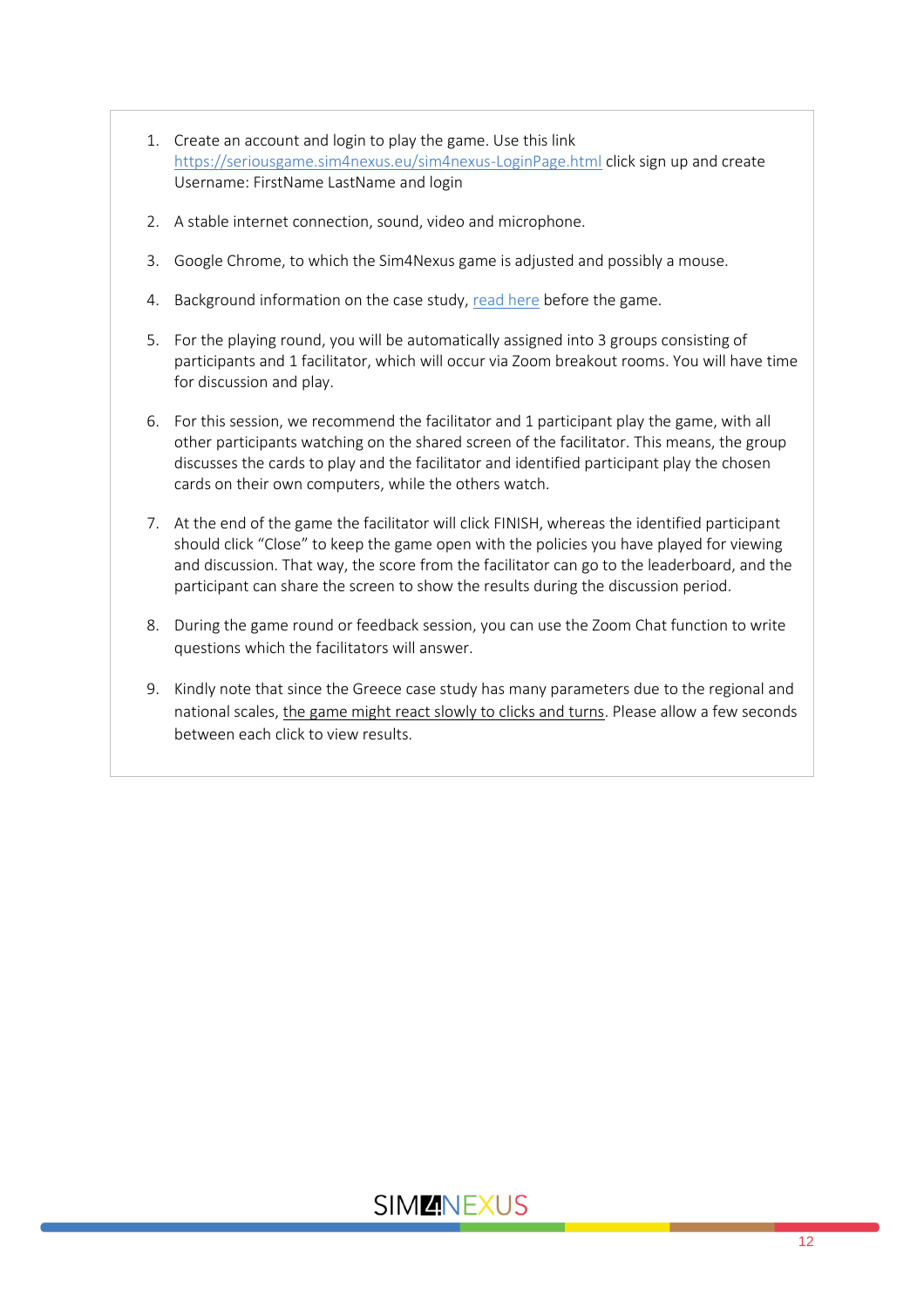## <span id="page-12-0"></span>3 Games based on different sets of policy cards

Changing the types of policy card a participant can have access to can completely alter the view a participant can have on a problem and its perceived solution.

For example, only having access to Land policy cards centring on improving management of land resources and focussing mainly on carbon capture policy cards as might not be enough to reach a climate carbon emission goal – proving the limitation of silo thinking.

On the other hand, a combination of "cross-silo" changes in agricultural practices, combined with a limitation of Water loss due to the adoption of new irrigation techniques, as well as an increase in use of renewable energies and a decrease of oil based energy generation might reduce very significantly Green House Gas emissions.

A similar approach was taken in the context of Azerbaijan case study where participants were only allowed to use policy cards from two types of Nexus sectors in a first round, and then all of them in a second round – see the excerpt of the facilitator guidance in Table 3 as well as the list of policy cards by sector in Table 4.

| Round 2 - Two Sectors | Part 1: Play!                                                            |
|-----------------------|--------------------------------------------------------------------------|
| 45 mins               | Open New Tab Online + Breakout Rooms on Zoom                             |
|                       | 15 mins to play + 5 mins discussion $-$ 20 mins total                    |
|                       | *Remember each team member needs to play each turn on their              |
|                       | own computer!                                                            |
|                       |                                                                          |
|                       | 4 groups formed; participants can only play policy cards from the 2      |
|                       | sectors mentioned for each team.                                         |
|                       | 1. Water and food                                                        |
|                       | 2. Energy and food                                                       |
|                       | Land and food<br>3.                                                      |
|                       | 4. Water and energy                                                      |
|                       | Team Discussion: Compare to Round 1 results - what changes do            |
|                       | you see once you have implemented policy cards of 2 sectors?             |
|                       |                                                                          |
|                       | Back to main room                                                        |
|                       | Part 2: Group Discussion                                                 |
|                       | One person per group shares what happened with                           |
|                       | implemented policies, compares to BAU $-12$ mins (3)                     |
|                       | mins/group)                                                              |
|                       | Group exchange on lessons learned $-13$ mins<br>$\overline{\phantom{a}}$ |
| Round 3 - All Sectors | Part 1: Play!                                                            |
| 50 mins               | Open New Tab Online + Breakout Rooms in Zoom                             |
|                       | 20 mins play + 5 mins discussion $-$ 25 mins total                       |
|                       |                                                                          |
|                       | 4 new groups formed with a player from each of the previous              |
|                       | teams. Play all sectors and try to achieve best outcome (highest         |
|                       | nexus health).                                                           |
|                       | *Remember each team member needs to play each turn on their              |
|                       | own computer!                                                            |
|                       |                                                                          |

#### Table 3. Extract of game guidance given to facilitators – Zoom meeting – 23<sup>rd</sup> of April 2020 -Azerbaijan Case Study – Zoom Meeting – 10:00am – 12:30am CET

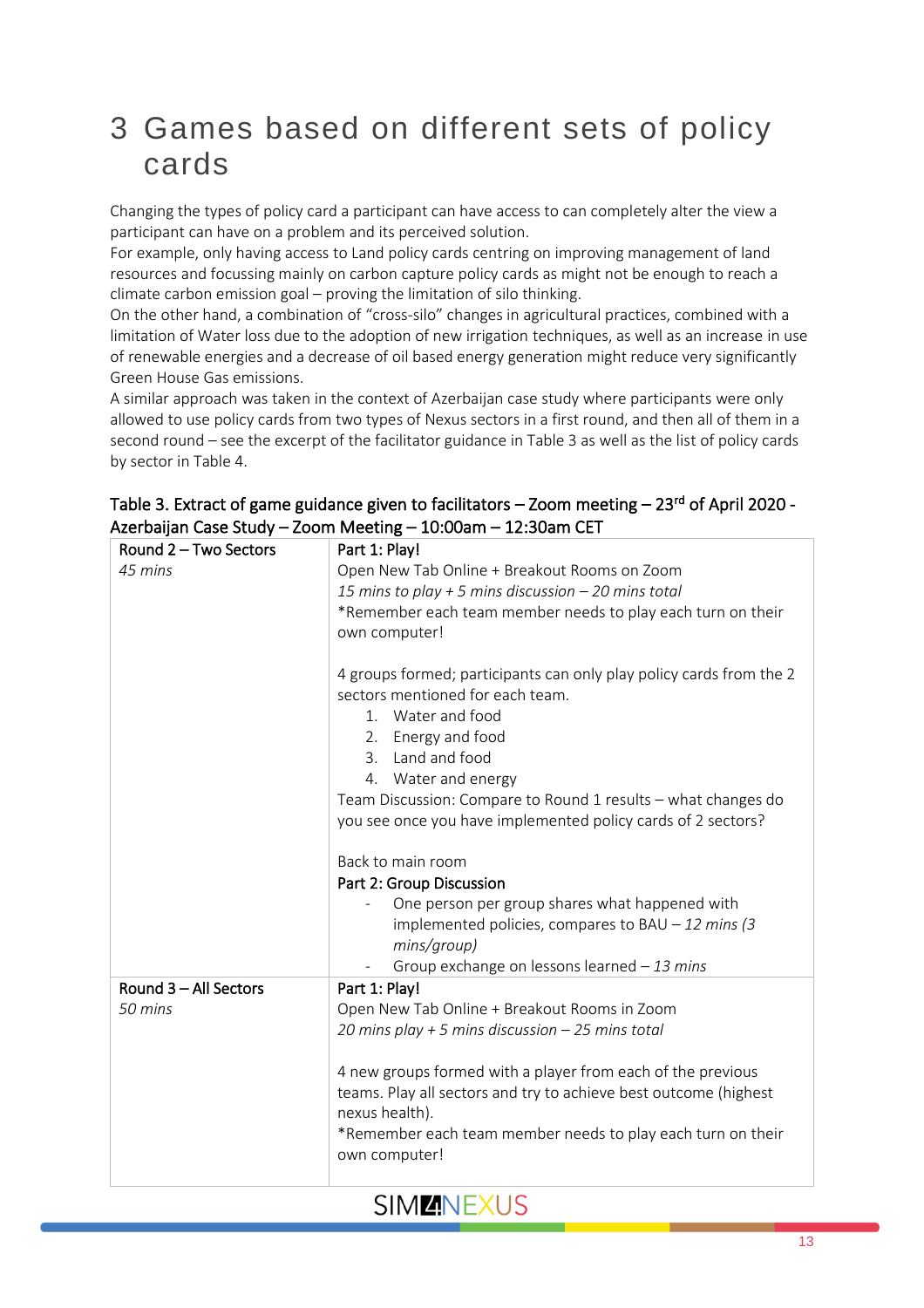| Team discussion: Compare results to Rounds 1 and 2 - what<br>changes do you see?                                                                                                                                                                                                                                                    |
|-------------------------------------------------------------------------------------------------------------------------------------------------------------------------------------------------------------------------------------------------------------------------------------------------------------------------------------|
| Back to main room<br>Part 2: Group Discussion<br>Questionnaire on Mentimeter $-5$ mins<br>Leaderboard: Final ranking reflection $-$ Only the facilitator<br>$\overline{\phantom{a}}$<br>of each team clicks "Finish" in the game and then we can<br>see the leaderboard who scored highest - discuss winning<br>strategy $-11$ mins |
| Pre-Post Game comparison $-7$ mins                                                                                                                                                                                                                                                                                                  |



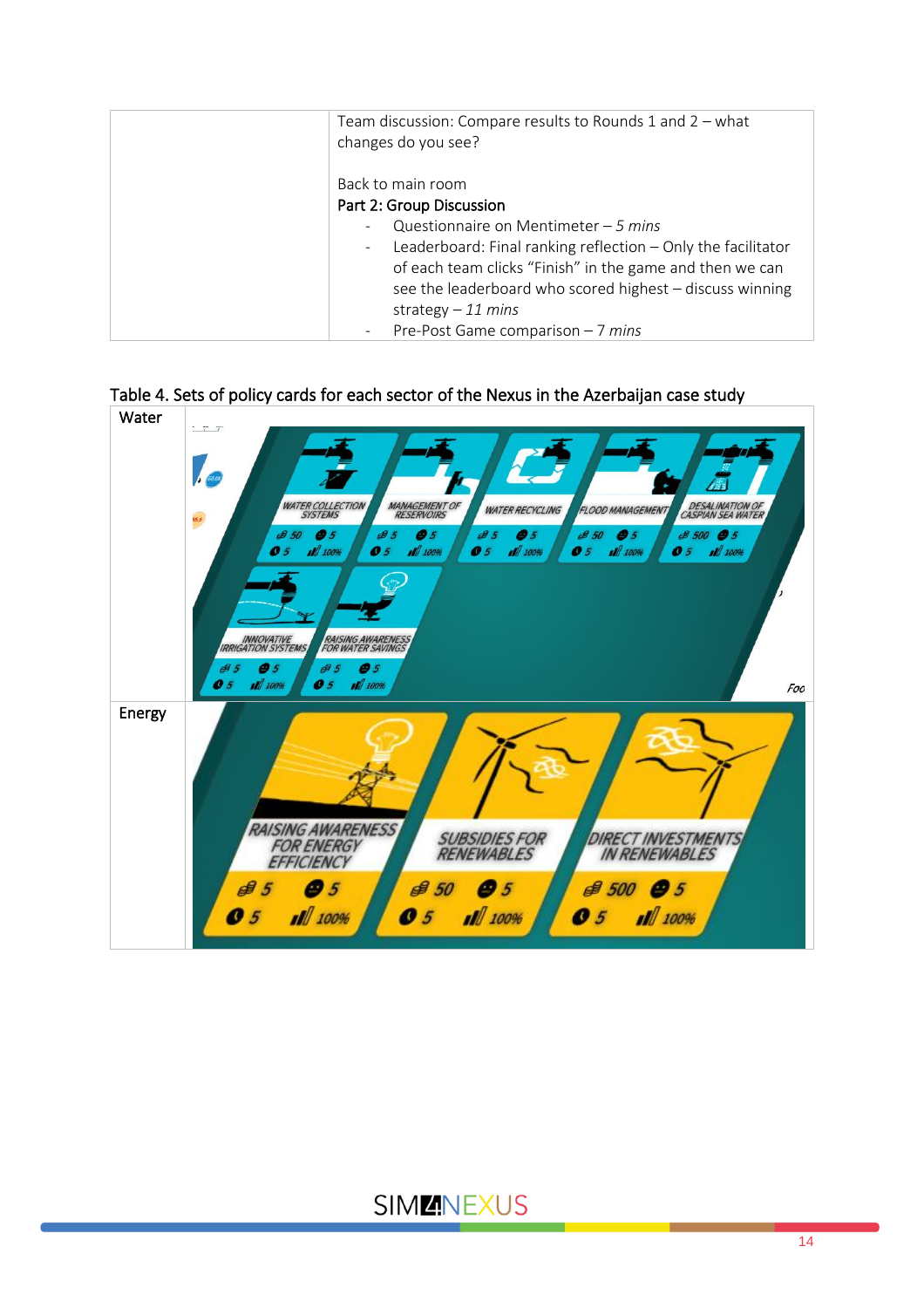

## <span id="page-14-0"></span>4 Games based on single or multiple case studies

Participants can either focus on a single case study e.g. only play Latvia, or have several game sessions dedicated to different case studies. There are two advantages to the later.

Firstly, an easier learning experience: participants approach the concept of Nexus by starting with a simple case study with just a few policy cards and a model of limited complexity e.g. Azerbaijan, and then play other cases studies of increasing complexity e.g. Latvia, and then Greece.

Secondly, the ability to compare different case study brings the capacity to identify how the same policies can lead to different results in a different context, and how the Nexus health scores can vary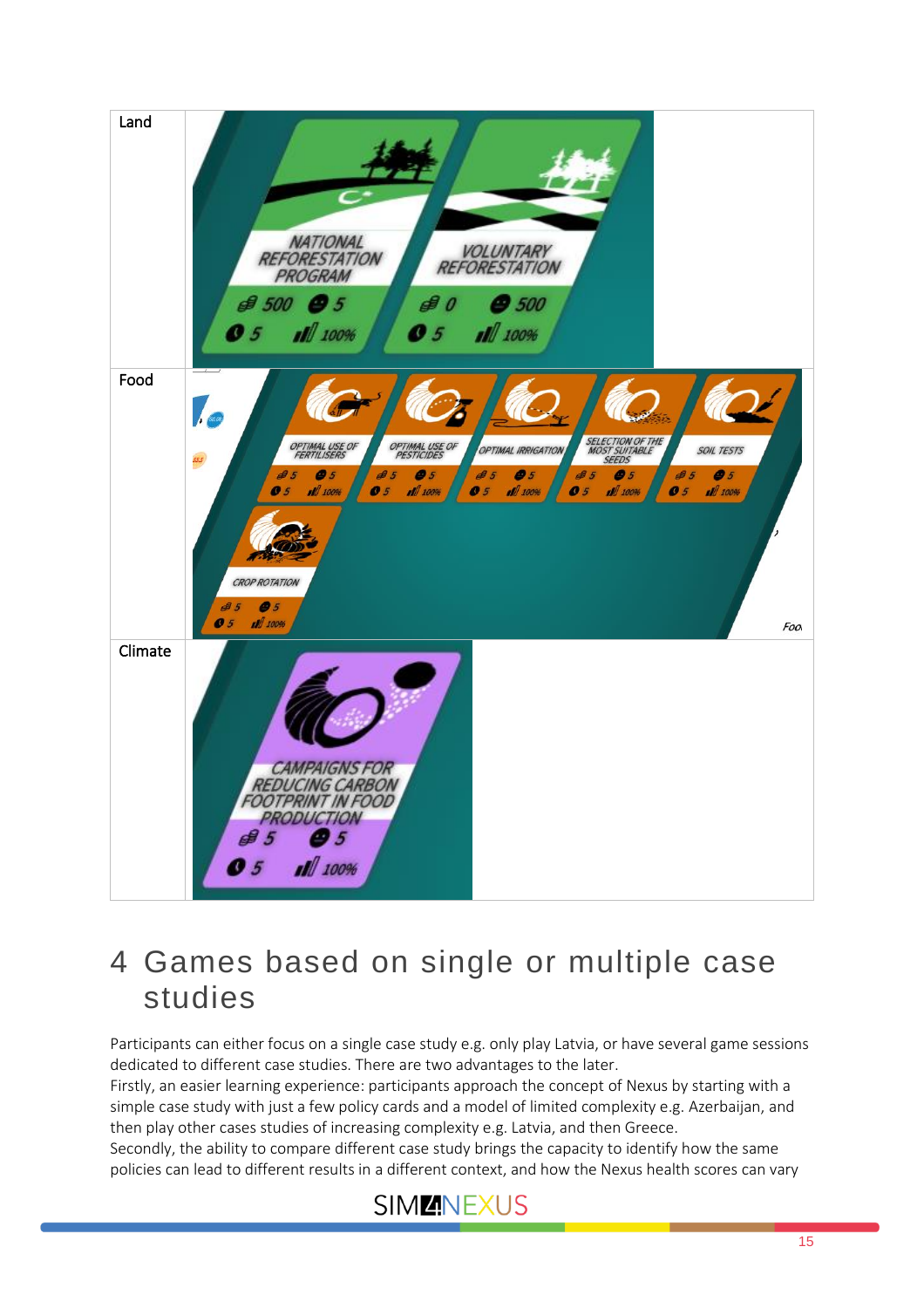between countries e.g. Latvia water nexus health score focuses on water quality while Greece water nexus health score focuses on water availability.

## <span id="page-15-0"></span>5 Games based on regional vs national scopes

Participants can focus on playing the game at the regional, or the national level, or both. It becomes possible for example to check if applying policy cards to a single region can have a sufficient impact at the national level to solve a problem such as lowering Green House Gas emissions under a required threshold. Participants can discover if it is possible to reach some goal at the national level while minimising costs by applying certain policies only in required regions. Comparing the difference of effects between regions of a given policy card also allows users to build a mental map of geographical sensitivity per region per policy. Thanks to the ability to change focus from the big picture to local specifics, users can build a national strategic plan that enhanced by the knowledge of local regional weaknesses and strengths. See the excerpt of the facilitator guidance in Table 5 used for the Greek case study that is composed of 14 interacting regions where combinations of local policies can have various effects at the national level.

| Play time! | Break into Zoom Groups                                                                                                                                                                                                                                                               |
|------------|--------------------------------------------------------------------------------------------------------------------------------------------------------------------------------------------------------------------------------------------------------------------------------------|
| 50 mins    | 3 groups formed, each group plays policy cards ONLY at the<br>assigned scale:                                                                                                                                                                                                        |
|            | National Scale *Note: Play all cards only at national scale.<br>5.<br>Compare BAU with the National changes, and look at some<br>of the regions, if there has been any change.                                                                                                       |
|            | Regional Scale *Note: Play all water, land, energy and food<br>6.<br>cards only at regional scale, and climate cards at national<br>scale (there is no regional climate policy cards). Also check<br>to see what happens between the national and regional<br>scale for any changes. |
|            | National and Regional Scale *Note: Play all cards at all<br>7.<br>scales. Compare results with BAU, check how regions have<br>changed.                                                                                                                                               |
|            | Aim of the game: Increase overall nexus health.                                                                                                                                                                                                                                      |
|            | Back to group                                                                                                                                                                                                                                                                        |

Table 5. Extract of game guidance given to facilitators – Zoom meeting – 13<sup>th</sup> of May 2020 -Greece Case Study – Zoom Meeting – 10:00am – 12:30am CET

.

## <span id="page-15-1"></span>6 Games based on different limitation strategies for resource allocation

The default way to play the game is to maximise the Nexus health score by trying different combinations of policies. When comparing two different combinations of measures, the one that results in the smallest monetary cost (expressed in tokens) and social cost wins. So overall, the

### SIM**ENEXUS**